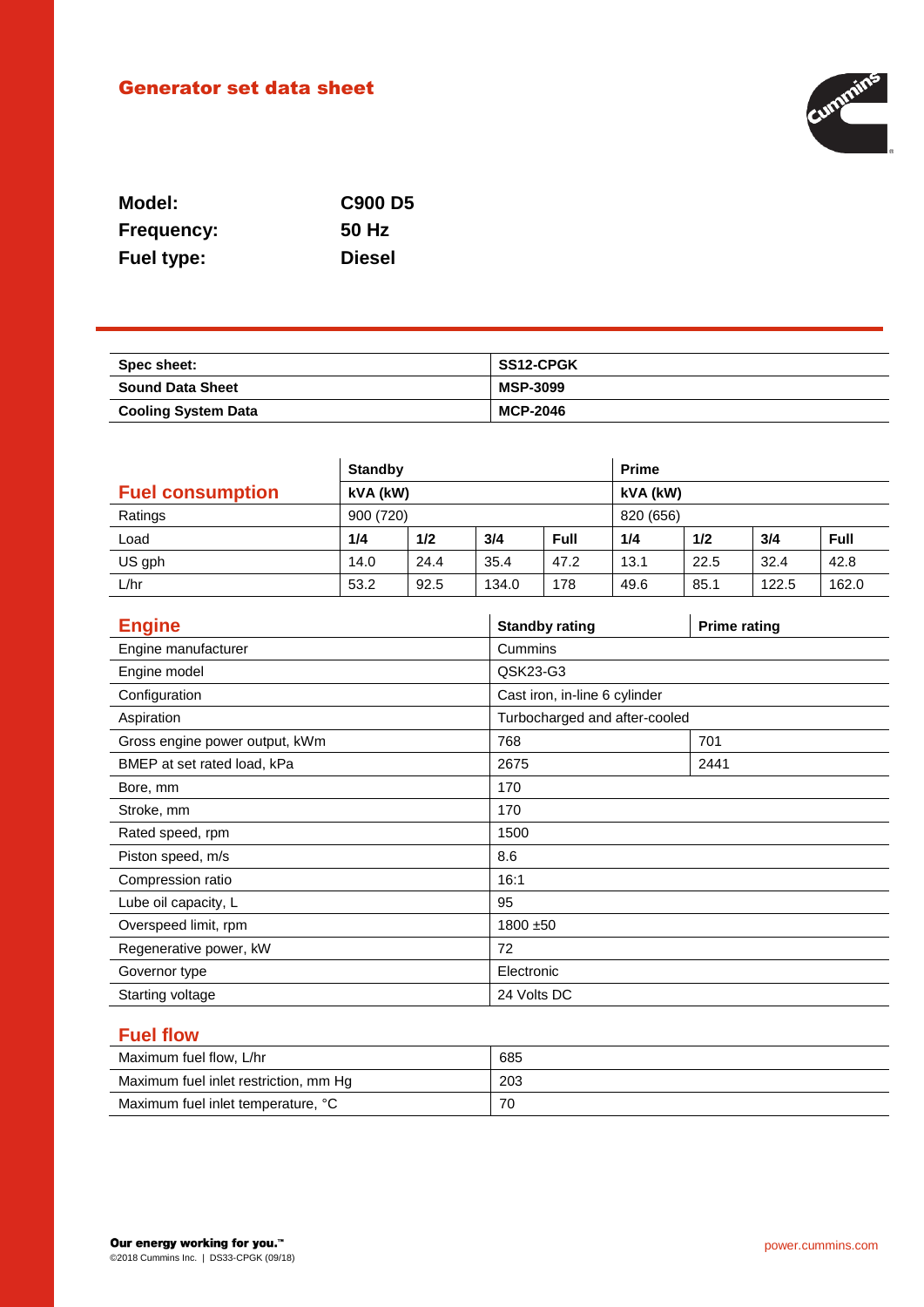|                                      | <b>Standby rating</b> | <b>Prime rating</b> |
|--------------------------------------|-----------------------|---------------------|
| Combustion air, m <sup>3</sup> /min  | 53.30                 | 48.70               |
| Maximum air cleaner restriction, kPa | 6.2                   |                     |

#### **Exhaust**

| Exhaust gas flow at set rated load, $m^3/m$ in | 147.8 | 135.6 |
|------------------------------------------------|-------|-------|
| Exhaust gas temperature, °C                    | 543   | 532   |
| Maximum exhaust back pressure, kPa             | 10.1  |       |

## **Standard set-mounted radiator cooling**

| Ambient design, °C                                             | 40    |       |
|----------------------------------------------------------------|-------|-------|
| Fan load, $kW_m$                                               | 16    |       |
| Coolant capacity (with radiator), L                            | 89    |       |
| Cooling system air flow, $m^3$ /sec @ 12.7 mm H <sub>2</sub> O | 11.6  | 11.6  |
| Total heat rejection, Btu/min                                  | 20965 | 19196 |
| Maximum cooling air flow static restriction mm $H_2O$          | 25.4  | 25.4  |

# **Optional set-mounted radiator cooling**

| Ambient design, °C                                             | 50    |       |
|----------------------------------------------------------------|-------|-------|
| Fan load, $kW_m$                                               | 16    |       |
| Coolant capacity (with radiator), L                            | 89    |       |
| Cooling system air flow, $m^3$ /sec @ 12.7 mm H <sub>2</sub> O | 11.6  | 11.6  |
| Total heat rejection, Btu/min                                  | 20965 | 19196 |
| Maximum cooling air flow static restriction mm $H_2O$          | 12.7  | 12.7  |

| Weights*            | Open | <b>Enclosed</b> |
|---------------------|------|-----------------|
| Unit dry weight kgs | 6371 | N/A             |
| Unit wet weight kgs | 6487 | N/A             |

\* Weights represent a set with standard features. See outline drawing for weights of other configurations.

| <b>Dimensions</b>                   | Length | Width | Height |
|-------------------------------------|--------|-------|--------|
| Standard open set dimensions mm     | 4318   | 1856  | 2148   |
| Enclosed set standard dimensions mm | N/A    | N/A   | N/A    |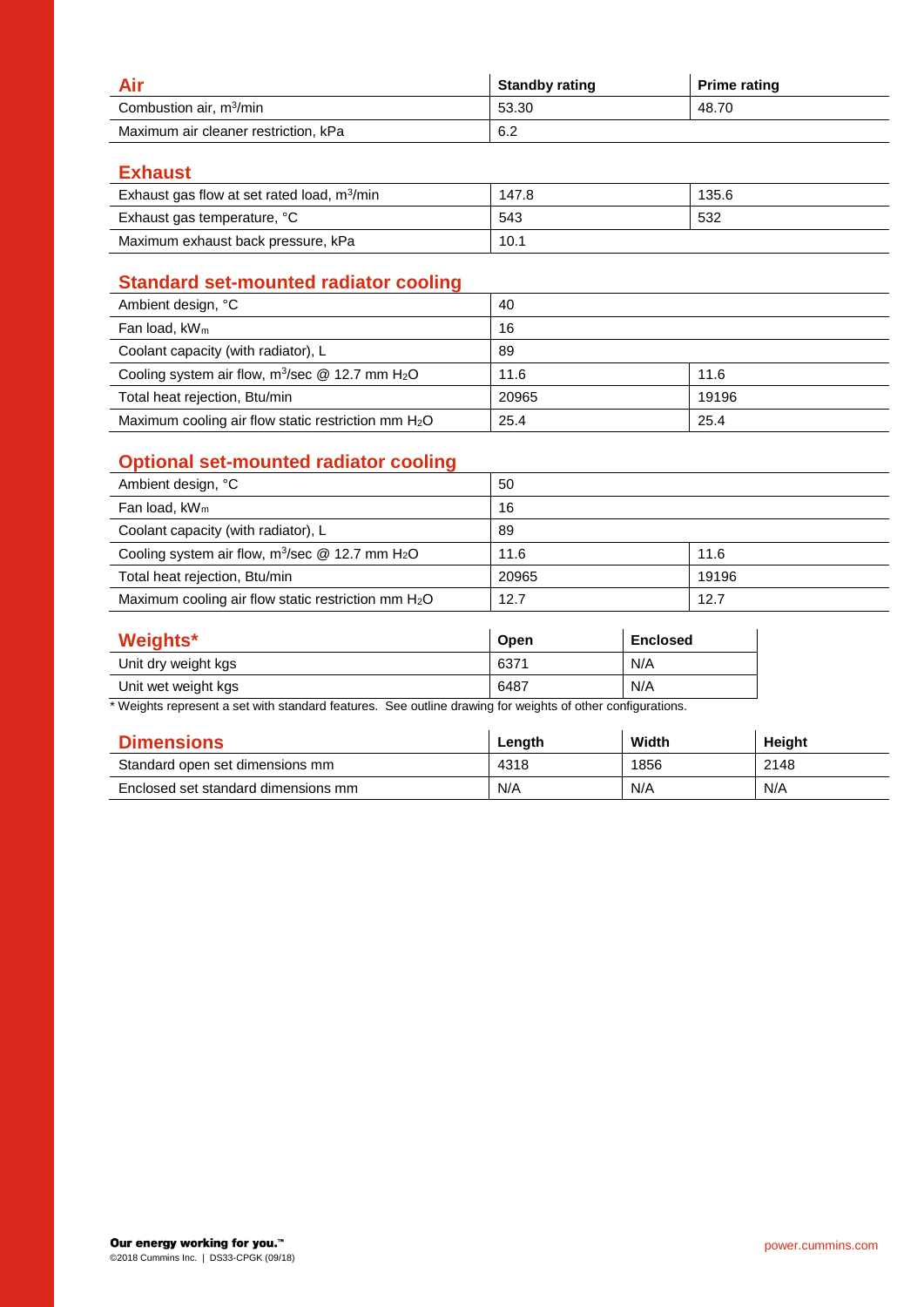### **Genset outline**

Open set





Outlines are for illustrative purposes only. Please refer to the genset outline drawing for an exact representation of this model.